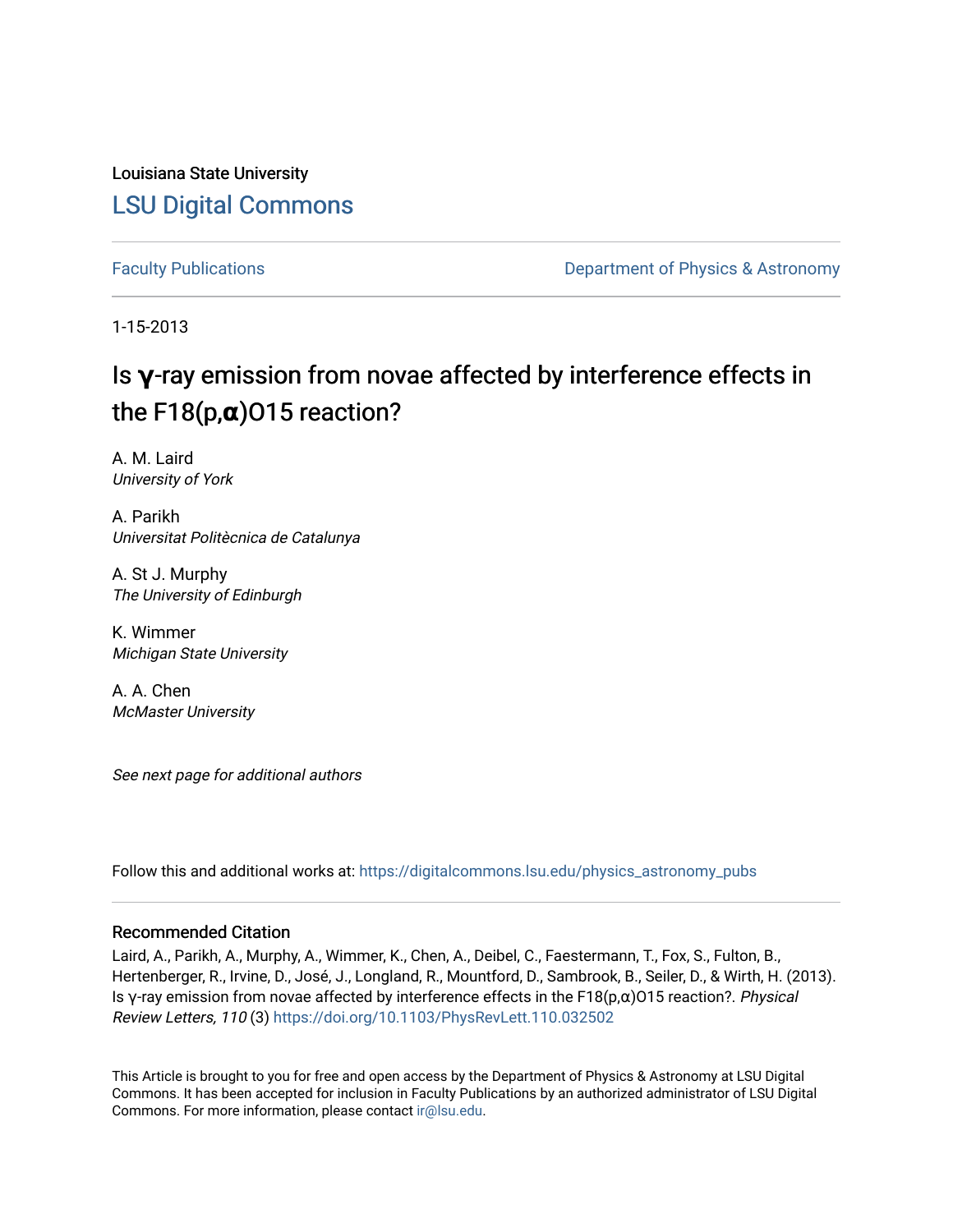#### Authors

A. M. Laird, A. Parikh, A. St J. Murphy, K. Wimmer, A. A. Chen, C. M. Deibel, T. Faestermann, S. P. Fox, B. R. Fulton, R. Hertenberger, D. Irvine, J. José, R. Longland, D. J. Mountford, B. Sambrook, D. Seiler, and H. F. Wirth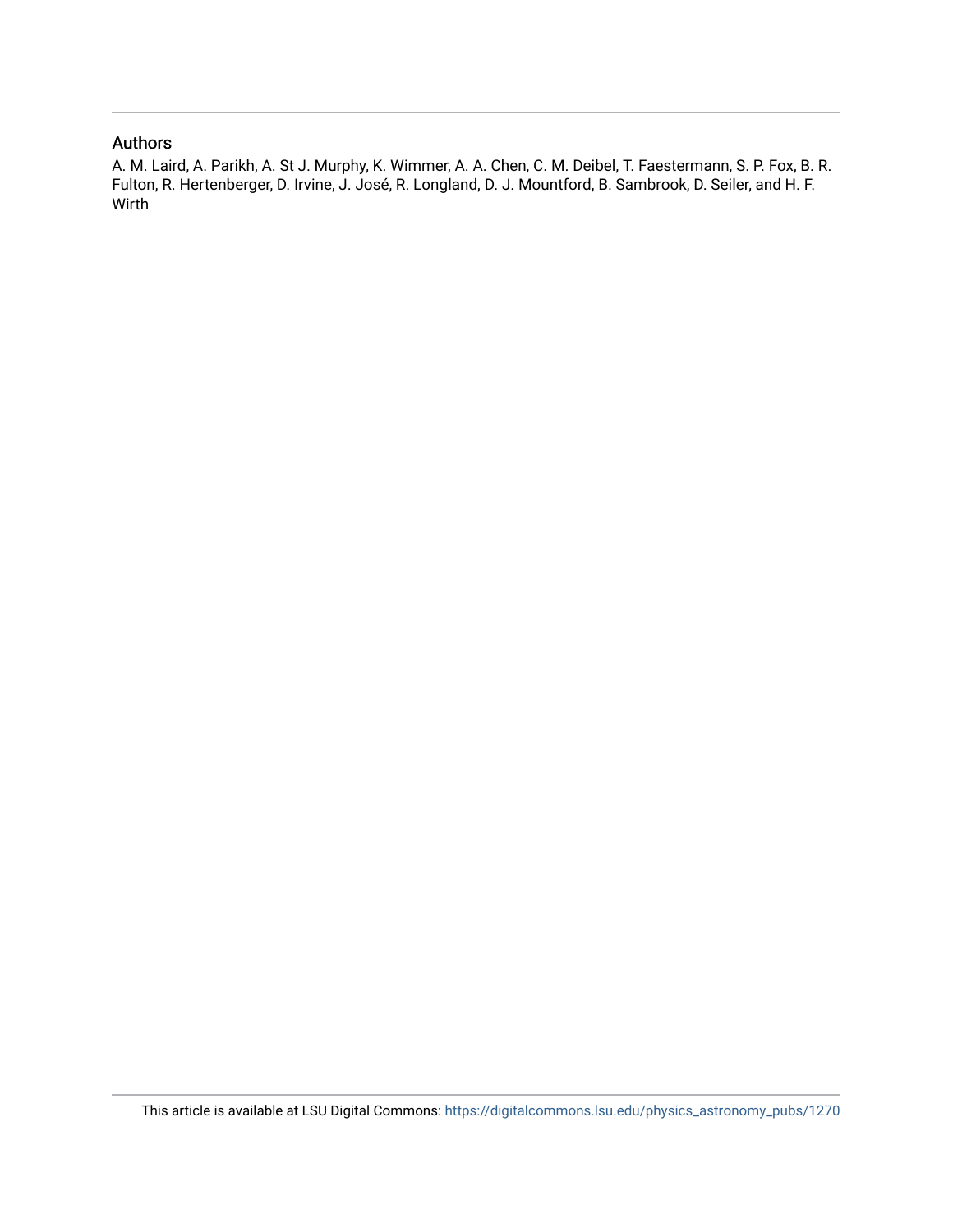



This is the accepted manuscript made available via CHORUS, the article has been published as:

## Is γ-Ray Emission from Novae Affected by Interference Effects in the  $\hat{\;}$ {18}F(p, $\alpha$ ) $\hat{\;}$ {15}O Reaction? A. M. Laird, A. Parikh, A. St. J. Murphy, K. Wimmer, A. A. Chen, C. M. Deibel, T.

Faestermann, S. P. Fox, B. R. Fulton, R. Hertenberger, D. Irvine, J. José, R. Longland, D. J. Mountford, B. Sambrook, D. Seiler, and H.-F. Wirth Phys. Rev. Lett. **110**, 032502 — Published 15 January 2013 DOI: [10.1103/PhysRevLett.110.032502](http://dx.doi.org/10.1103/PhysRevLett.110.032502)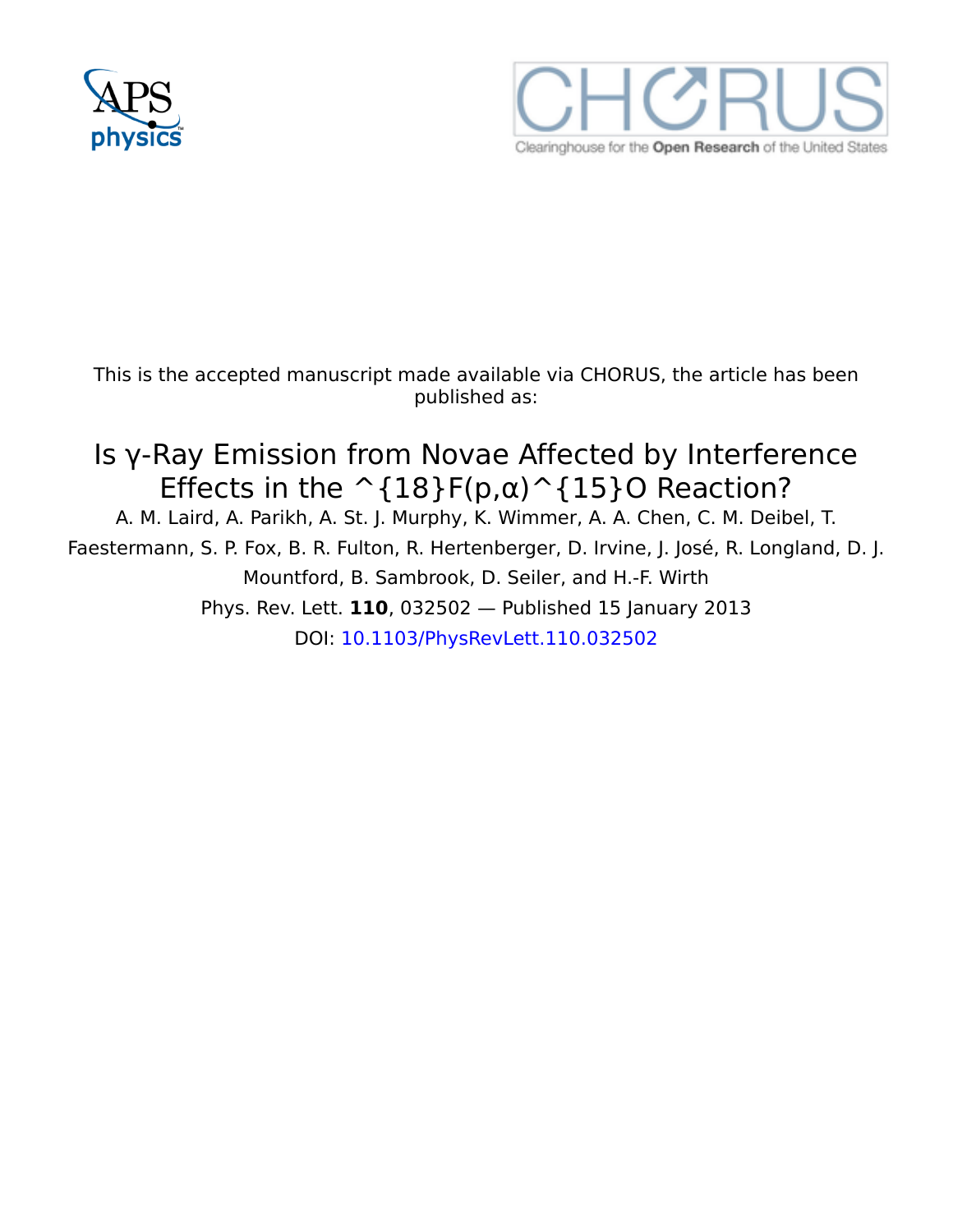### Is  $\gamma$ -ray emission from novae affected by interference effects in the  $^{18}{\rm F}({\rm p},\alpha){}^{15}{\rm O}$ reaction?

A. M. Laird,<sup>1</sup> A. Parikh,<sup>2, 3</sup> A. St.J. Murphy,<sup>4</sup> K. Wimmer,<sup>5, 6</sup> A. A. Chen,<sup>7</sup> C. M. Deibel,<sup>8, 9</sup>

T. Faestermann,<sup>10, 11</sup> S. P. Fox,<sup>1</sup> B. R. Fulton,<sup>1</sup> R. Hertenberger,<sup>12, 11</sup> D. Irvine,<sup>7</sup> J. José,<sup>2, 3</sup>

R. Longland,<sup>2, 3</sup> D. Mountford,<sup>4</sup> B. Sambrook,<sup>7</sup> D. Seiler,<sup>10, 11</sup> and H.-F. Wirth<sup>12, 11</sup>

 $1$ Department of Physics, University of York, York, YO10 5DD, UK

 ${}^{2}$ Departament de Física i Enginyeria Nuclear, EUETIB,

Universitat Polit`ecnica de Catalunya, c/ Comte dUrgell 187, E-08036 Barcelona, Spain

3 Institut dEstudis Espacials de Catalunya, c/Gran Capita 2-4, Ed. Nexus-201, E-08034 Barcelona, Spain

<sup>4</sup>SUPA, School of Physics and Astronomy, The University of Edinburgh, Edinburgh, EH9 3JZ, UK

<sup>5</sup>National Superconducting Cyclotron Laboratory, Michigan State University, East Lansing, Michigan 48824, USA

 $6$ Department of Physics, Central Michigan University, Mt. Pleasant, Michigan, 48859, USA

<sup>7</sup>Department of Physics and Astronomy, McMaster University, Hamilton, Ontario, Canada L8S 4M1

<sup>8</sup>Physics Division, Argonne National Laboratory, Argonne, Illinois 60439, USA

9 Joint Institute for Nuclear Astrophysics, Michigan State University, East Lansing, Michigan 48824, USA

 $10$ Physik Department E12, Technische Universität München, DE-85748 Garching, Germany

 $11$ Maier-Leibnitz-Laboratorium der Münchner Universitäten (MLL), DE-85748 Garching, Germany

 $12$ Fakultät für Physik, Ludwig-Maximilians-Universität München, DE-85748, Garching, Germany

The  ${}^{18}F(p,\alpha){}^{15}O$  reaction rate is crucial for constraining model predictions of the  $\gamma$ -ray observable radioisotope <sup>18</sup>F produced in novae. The determination of this rate is challenging due to particular features of the level scheme of the compound nucleus, <sup>19</sup>Ne, which result in interference effects potentially playing a significant role. The dominant uncertainty in this rate arises from interference between  $J^{\pi}$ =3/2<sup>+</sup> states near the proton threshold (S<sub>p</sub> = 6.411 MeV) and a broad  $J^{\pi}$ =3/2<sup>+</sup> state at 665 keV above threshold. This unknown interference term results in up to a factor of 40 uncertainty in the astrophysical S-factor at nova temperatures. Here we report a new measurement of states in this energy region using the  ${}^{19}F({}^{3}He,t){}^{19}Ne$  reaction. In stark contrast with previous assumptions we find at least 3 resonances between the proton threshold and  $E_{cm}$ =50 keV, all with different angular distributions. None of these are consistent with  $J^{\pi} = 3/2^+$  angular distributions. We find that the main uncertainty now arises from the unknown proton-width of the 48 keV resonance, not from possible interference effects. Hydrodynamic nova model calculations performed indicate that this unknown width affects  ${}^{18}$ F production by at least a factor of two in the model considered.

PACS numbers: 26.50.+x, 26.30.Ca, 25.55.Kr

Novae occur in binary systems where hydrogen-rich material is accreted from a companion star onto a white dwarf, leading to thermonuclear runaway and subsequent ejection of material. Their ejecta is thought to be the main source of  ${}^{13}C, {}^{15}N$  and  ${}^{17}O$  in the Galaxy [1, 2]. The relevant unstable nuclei are accessible to experiments, and consequently, novae are the only explosive environment where the nuclear physics input is almost entirely based on experimental data [3].

However, there are a number of outstanding challenges in our understanding of nova explosions [4], one of which is to reproduce the amount of ejected material inferred from infrared and radio observations, which is systematically underestimated by models. An independent way to constrain the ejected masses would be the detection of  $\gamma$ -rays, produced at the explosion stage. When the envelope becomes optically thin, novae are expected to emit  $\gamma$ -rays, dominated by a prominent 511 keV line. Predicted detectability distances of this prompt  $\gamma$ -ray emission (about 2 - 3 kpc [2]) strongly depend on the overall amount of <sup>18</sup>F  $(T_{1/2}(\beta^+)=110 \text{ mins})$  left over after the explosion. This is critically influenced by the  $^{18}F(p,\alpha)^{15}O$  reaction. Sensitivity studies of the impact

of reaction rates on nova nucleosynthesis suggest that rates should be known to a precision of, at least, 30% [3]. However, this rate is currently poorly understood and considerable experimental and theoretical effort has been focused on determining this rate ([5, 6] and references therein).

Until recently, this rate was thought to be dominated by (i) the  $3/2^-$  resonance at  $E_{cm} = 330$  keV, and (ii) the interference of the  $3/2^+$  states, at 8 and 38 keV  $E_{cm}$ , with the known, broad  $3/2^+$  resonance at 665 keV. The cross section in the astrophysically important energy region can vary by up to a factor of 40 for different assumptions of the interference terms [5]. This interference contribution cannot be calculated but must be measured in the relevant energy range. A predicted broad  $1/2^+$  subthreshold state [7–9] could also contribute significantly in the region of interest if present.

The 330 keV resonance corresponds to a  $3/2^-$  state [10–12] at  $E_x = 6.741$  MeV in <sup>19</sup>Ne. The contribution of this resonance to the  ${}^{18}F(p,\alpha){}^{15}O$  cross section has been measured directly by Bardayan et al. [13] and Beer et al. [5].

The situation regarding the  $J^{\pi} = 3/2^{+}$  states is less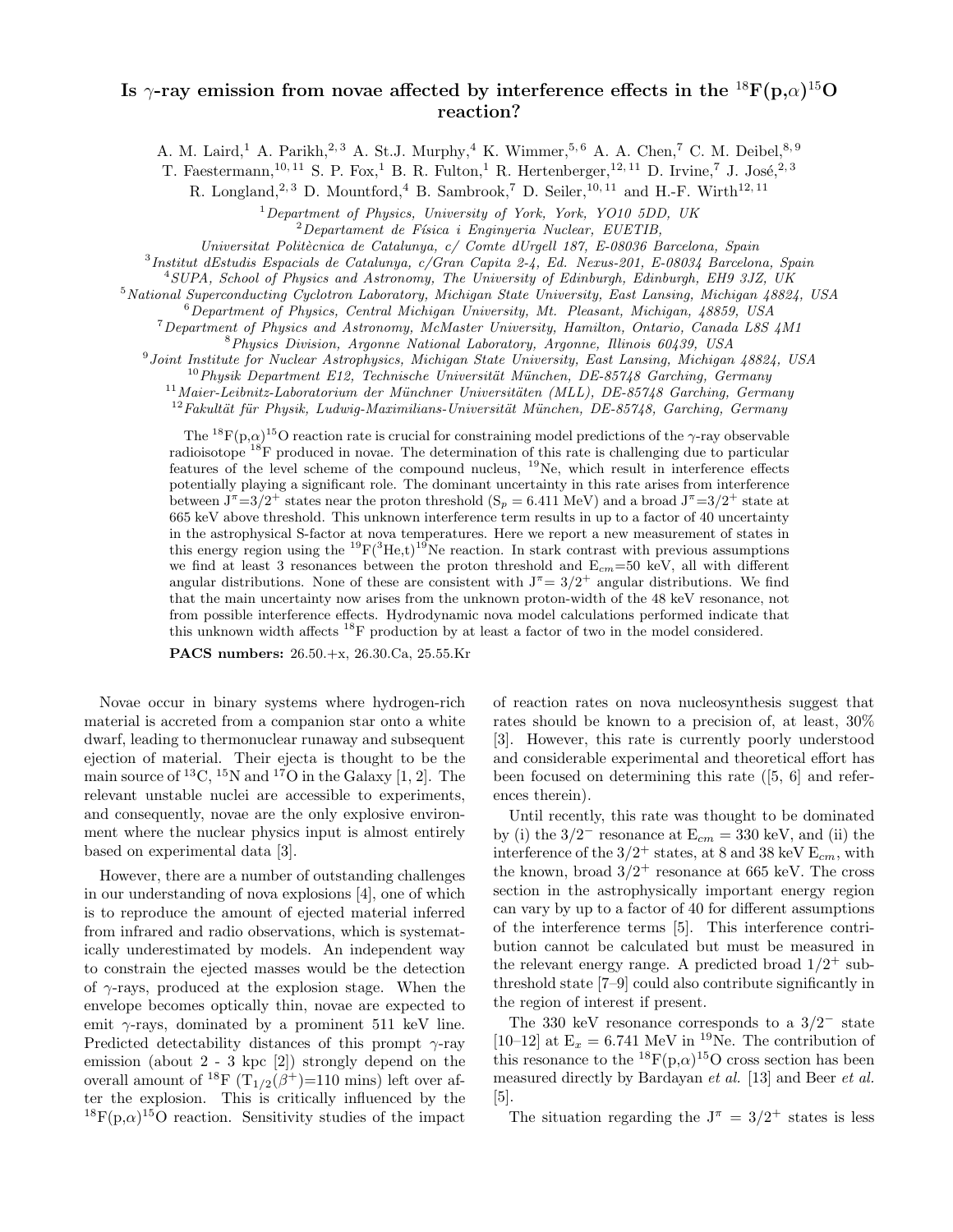clear. Two states at  $8$  and  $38 \text{ keV}$   $E_{cm}$  were first observed by Utku et al. [11] via the  $^{19}F(^{3}He,t)^{19}Ne$  reaction. They were both tentatively assigned to be  $J^{\pi} = 3/2^{+}$  but no explanation for this was given. A compilation by Nesaraja et al. [6] states that these assignments are based on similarities in excitation energy and the small energy shift expected compared to analogue states in the mirror nucleus, <sup>19</sup>F.

Recent results using the  $^{18}F(d,n)^{19}$ Ne reaction [14], however, suggest that these assignments may be incorrect. The 8 keV resonance was observed and the measured angular distribution indicated a  $J^{\pi}$  assignment of  $1/2^-$ ,  $3/2^-$  or  $5/2^-$  [14, 15]. However, the 38 keV resonance was not observed. Crucially, if the 8 keV resonance is not considered to be  $3/2^+$  then the argument regarding mirror states, made in [6], no longer applies, and the  $J^{\pi}$  of the 38 keV resonance is experimentally unconstrained. A sub-threshold state observed at -122 keV  $(E_x = 6.289 \text{ MeV})$  was considered to be either a  $1/2^+$  or  $3/2$ <sup>+</sup> state. Although this state is far below the proton threshold and not broad enough to contribute directly, a  $3/2$ <sup>+</sup> assignment would lead to interference with the broad  $3/2^+$  resonance at 665 keV.

It follows that the cross section in the region between the proton threshold and the 330 keV resonance, and thus the  $^{18}F(p,\alpha)^{15}O$  reaction rate at nova temperatures, is now poorly constrained. Improved spectroscopic information is needed, particularly on the location of the crucial  $J^{\pi} = 3/2^{+}$  states, to allow the possible effects of interference on the reaction rate to be determined. Moreoever, the experimental approach adopted must not only populate these states, but also provide sufficient resolution to separate states assumed to be only 30 keV apart. Of the studies performed to date, only that of Utku et al. [11] provided clean population of the states of interest with resolution close to that required. As the original tentative  $3/2^+$  assignments also arose from that work, a re-measurement allows these assignments to be re-evaluated.

In this Letter, we report a study of the level structure of <sup>19</sup>Ne through the <sup>19</sup>F(<sup>3</sup>He,t)<sup>19</sup>Ne reaction. The reaction was studied at the Maier-Leibnitz-Laboratorium (MLL) in Garching, Germany, using the same method and equipment previously reported in [16]. A 25 MeV beam of  ${}^{3}\text{He}^{2+}$  ions was delivered to the target position of a quadrupole-dipole-dipole-dipole (Q3D) magnetic spectrograph [17]. Targets included a 50  $\mu$ g/cm<sup>2</sup> CaF<sub>2</sub> deposited upon a 7  $\mu$ g/cm<sup>2</sup> foil of enriched <sup>12</sup>C, and a 25  $\mu$ g/cm<sup>2</sup> aluminum foil. Measurements were made at spectrograph laboratory angles between 10◦ and 50<sup>°</sup>. Tritons from (<sup>3</sup>He,t) reactions on contaminants, including  ${}^{12}$ C and  ${}^{16}$ O, were excluded from the focal-plane detector [18] by virtue of their Q-values.

Fig. 1 shows triton position spectra at angles of  $10°$ and 20◦ . These spectra were analysed using least-squares fits of multiple Gaussian or exponentially-modified Gaus-



FIG. 1. Raw focal-plane triton spectra at  $\theta_{lab} = 10^{\circ}$  (a) and 20◦ (b). Excitation energies are labeled in keV.

sian functions with a constant background. Peak widths were fixed to  $\sim 14 \text{ keV}$  FWHM based on fits of isolated peaks in the spectra. Fig. 2 shows partial focal-plane spectra at 15, 20 and 30 deg, highlighting our observation of three states between 6.4 and 6.5 MeV.

At each angle the focal-plane was calibrated using well-resolved, known states in  $^{27}\text{Si}$  [19, 20], with 4.2 <  $E_x(^{27}\text{Si}) < 5.5$  MeV, populated via the  $^{27}\text{Al}(^{3}\text{He}, t)$  reaction. Second-degree polynomial fits of triton radius-ofcurvature to focal-plane position channel were obtained at each angle, and these fits were used to determine excitation energies for states in  $^{19}$ Ne (e.g., Fig. 1). Those energies corresponding to clearly resolved, strongly populated states in each spectrum were later used as part of an internal calibration to determine the energies of the three states between  $E_x(^{19}Ne) = 6.41 - 6.46$  MeV.

Excitation energies from this work are listed in Tab. I. These energies are all weighted averages of energies determined from at least four different measurement angles. In addition, we note a systematic uncertainty of  $\pm 2 \text{ keV}$ due to the uncertainty in the thicknesses of the Al and  $CaF<sub>2</sub>$  targets and the uncertainty in the relative Q-value of the  $^{19}F(^{3}He,t)^{19}Ne$  and  $^{27}Al(^{3}He,t)^{27}Si$  reactions [21].

Between  $E_x$  ( $E_{cm}$ ) = 6.41 - 6.46 MeV (0 - 50 keV), the position spectra at each angle require that three narrow states contribute to the observed feature, rather than the previously assumed two levels at 8 and 38 keV. This feature is best reproduced using energies of 5, 29 and 48 keV, with our assumed line shape.

By comparing the shapes of the measured angular distributions given in Fig. 3, it is clear that the three narrow states between  $E_x = 6.41 - 6.46$  MeV all have different J <sup>π</sup> values. The states at 6.014, 6.072, 6.132, 6.416, 6.459 and 6.742 MeV exhibit similar, forward-peaked, angular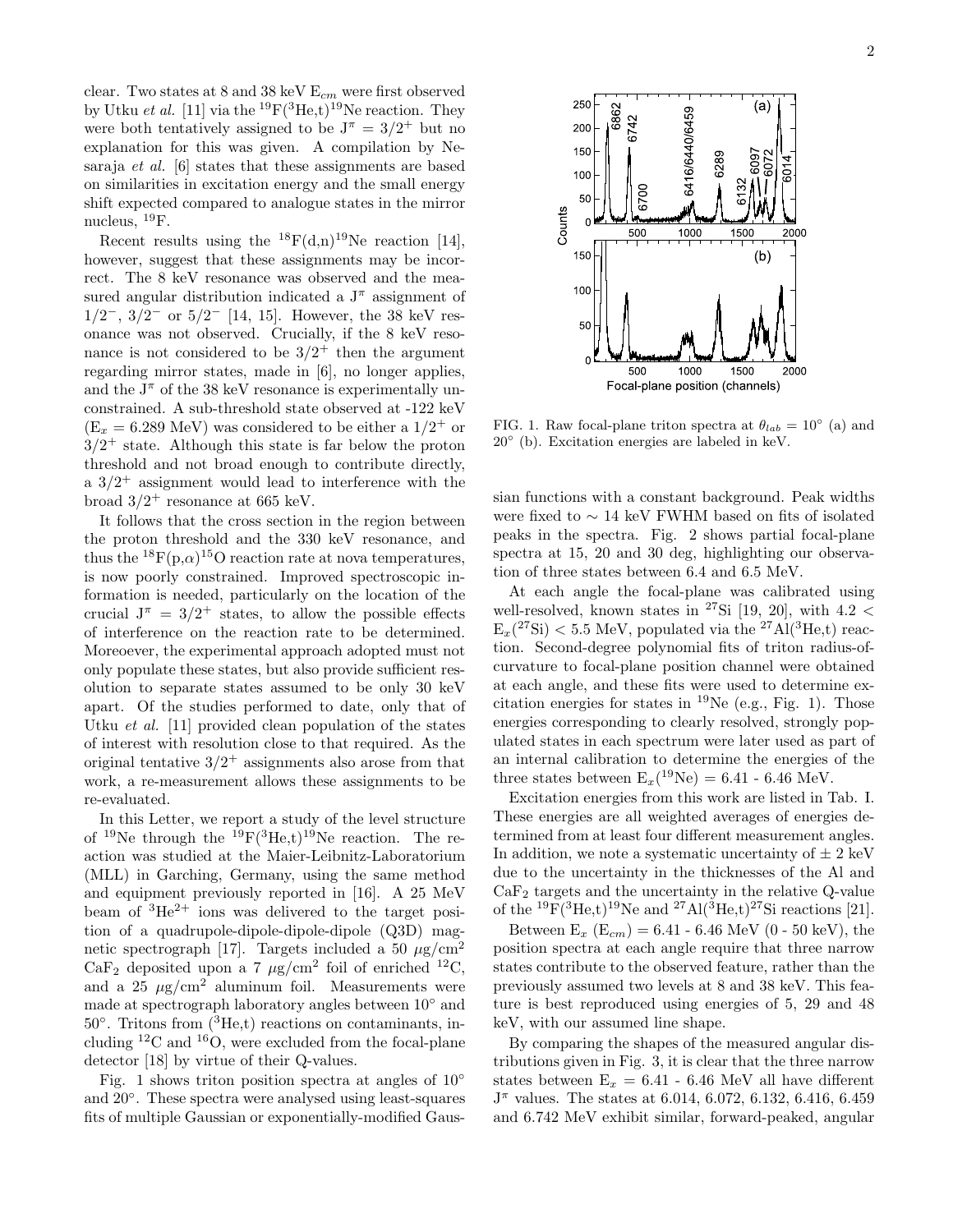

FIG. 2. (Color online) Partial raw focal-plane triton spectrum at  $\theta_{lab} = 15^{\circ}$  (a),  $20^{\circ}$  (b) and  $30^{\circ}$  (c). At  $15^{\circ}$ , the overall best fit (red online) and three constituent Gaussian peaks (blue online) are shown for the states within  $E_x = 6.4 - 6.5$  MeV.

distributions, suggestive of low spin states. The states at 6.097, 6.289 and 6.862 MeV have similar features in their angular distributions which indicate that these are not low spin. The 6.440 MeV state does not have a forward peaked distribution suggesting that it is higher spin. These statements were determined purely from visual inspection of the experimental angular distributions.

The most important result from these data is that there is now clear evidence that the previously assumed 8 and 38 keV resonances cannot both be  $3/2^+$ , and consquently the  $J^{\pi}$  of the latter is unknown.

Distorted Wave Born Approximation calculations were performed, using the finite-range coupled-channels reaction code FRESCO [7]. The  $(^{3}He,t)$  charge exchange reaction has been treated as a two-step  $({}^{3}He,d)(d,t)$  reaction. This method allows the extraction of the angular momentum transfer of the reaction, since the shapes of the angular distributions are very similar to those from the one step  $({}^{3}He,t)$  reaction [16, 23, 24]. The optical model parameters have been taken from [25] for the  ${}^{3}\text{He}+{}^{19}\text{F}$  entrance channel, [26] for the intermediate  $^{2}H+^{20}Ne$  channel and [27] for the exit channel  $^{3}H+^{19}Ne$ . The FRESCO angular distributions, also shown in Figure 3, provide some level of quantitative constraint on the  $J^{\pi}$  assignments. These are summarised in Tab. I and particular cases discussed below.



FIG. 3. Triton angular distributions measured with the  ${}^{19}F({}^{3}He,t){}^{19}Ne$  reaction. Curves calculated with FRESCO have been fit to the data. Each panel  $(a - i)$  is labeled with the excitation energy (in keV) of the associated state in  $^{19}$ Ne and the  $J^{\pi}$  values of the curves that best fit the data.

Crucially, of the three states just above the protonthreshold, none are found to be consistent with a  $3/2^+$ assignment. Fig. 4 shows the angular distributions for these three states again, this time compared to FRESCO calculations for  $3/2^+$  and other previously assumed  $J^{\pi}$ assignments. Also shown is the sub-threshold state at 6.289 MeV [14]. The 6.416 MeV (5 keV) state is consistent with either  $3/2^-$  or  $5/2^+$ . The 6.440 MeV (29 keV) state is clearly not reproduced by a  $3/2^+$  assignment and best fit with an  $11/2^+$ . This assignment is supported by the compilation of [6] which lists an expected  $11/2^+$  state in this region. For the 6.459 MeV  $(48 \text{ keV})$  state, the  $3/2^+$  calculation cannot reproduce the low and high angle data simultaneously and so is excluded. A 5/2<sup>−</sup> assignment best reproduces the data. Finally, the 6.289 MeV state is not well reproduced by any calculation, but those with high spin  $(23/2)$  are preferred. This state may be an unresolved doublet. While the reaction mechanism for the  $({}^{3}He,t)$  is complex, the reasonable reproduction of known  $J^{\pi}$  assignments gives confidence in the assignments from the calculations. Additional theoretical study of the  $({}^{3}He,t)$  reaction at these energies would be very valuable Results from this work are compared in Tab. I with recent studies of <sup>19</sup>Ne states.

The indication that none of the states around 6.4 MeV seem to be consistent with  $3/2^+$  raises the question of the possible location of these  $3/2^+$  states observed in the mirror and whether they contribute significantly to the  $^{18}F(p,\alpha)^{15}O$  rate under nova conditions. From the present work and previous data, there is no indication of any  $3/2^+$  states between 6.4 and 6.86 MeV. In the sub-threshold region, the states at 6.072 and 6.132 MeV are possible candidates should they prove to be  $3/2^+$ rather than 5/2<sup>−</sup>. However, as these states are well below threshold it is not clear whether they would play any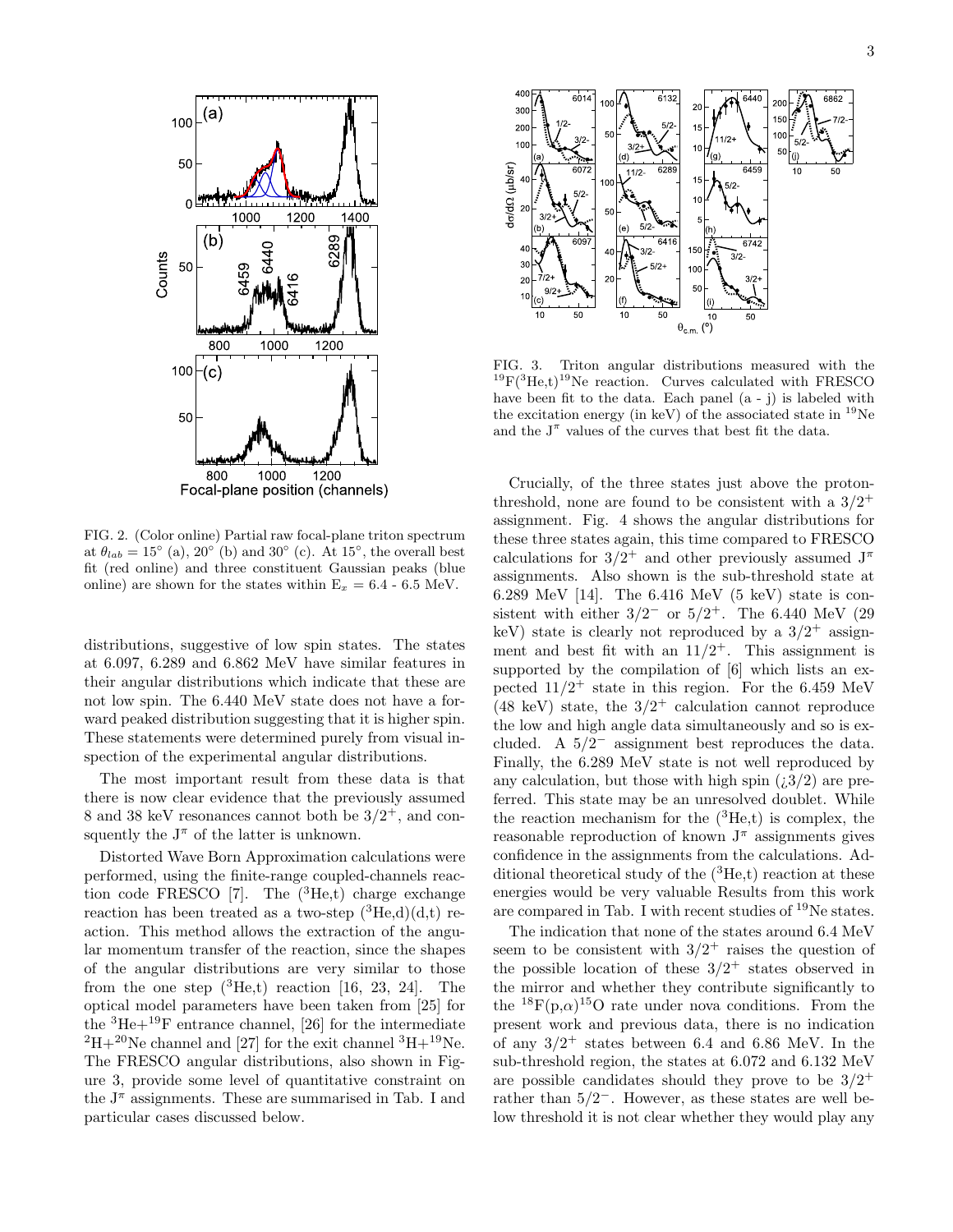

FIG. 4. Triton angular distributions measured with the  $^{19}F(^{3}He,t)^{19}$ Ne reaction at 25 MeV. Curves calculated as in Fig 3. Fits shown are for previously accepted  $J^{\pi}$  assignments.

role in the  $^{18}F(p,\alpha)^{15}O$  rate at nova temperatures.

To evaluate the impact of the new  $J^{\pi}$  information, multi-channel R-matrix calculations were performed using the DREAM code [28], including 7 states. For the 6.416 MeV state, it was assumed that this corresponded to the state previously identified at 6.419 MeV [14] with  $J^{\pi} = 3/2^-$ . The proton- and alpha-partial widths were recalculated under the assumption of unchanged reduced widths. The widths for the state at 6.459 MeV (here 5/2<sup>−</sup>) were recalculated for the change of energy and angular momentum from the parameters of [6] for the 6.449 MeV state. The reduced proton width was calculated to be 0.014, which was considered to be in line with similar states in this region. For the sub-threshold states, the widths were deduced assuming the same reduced widths as found by [14] for their sub-threshold  $\ell=0$  state, and a  $J^{\pi} = 3/2^{+}$ . The parameters of the states included are given in Tab. I. The contribution of the 6.440 MeV was negligible due to the high spin, and so was not considered.

By comparing the individual reaction rates of the 5 and 451 keV resonances with that of the 331 keV resonance, it is clear that neither plays any significant role in nova explosions. The 331 keV resonance dominates between 0.25 and 0.4 GK, with the broad 665 keV resonance dominating between 0.1 and 0.25 GK, and above 0.4 GK. Using the assumed reduced proton-width of 0.014 for the 48 keV resonance, it is the dominant contribution below ∼ 0.12 GK only. However, this proton width is, in practice, unconstrained. Taking a realistic upper limit of its reduced proton-width to be 0.1, the 48 keV resonance would dominate up to around 0.25 GK, i.e. over a significant part of the nova temperature range.

The total reaction rate was then calculated assuming no  $3/2^+$  sub-threshold states, hereafter our nominal rate. Initial calculations demonstrated that only  $3/2^+$ sub-threshold states produced a significant contribution above threshold. Therefore, upper and lower (constructive and destructive) interference rates, assuming the 6.072 and 6.132 MeV states to be  $3/2^+$ , were also calculated to establish the impact of the uncertainty in the parameters of the sub-threshold states. Finally to explore the uncertainty arising from the unknown proton width of the 48 keV resonance, two additional rates were calculated, based on the nominal rate but assuming firstly zero contribution from the 48 keV, and secondly a reduced proton width of 0.1 (rather than 0.014).

Using these reaction rates, 5 hydrodynamic nova simulations were performed. We have adopted a typical case consisting of a 1.15  $M_{\odot}$  ONe white dwarf, accreting solar material at  $2\times10^{-10}$  M<sub>o</sub>.yr<sup>-1</sup> and assuming 50% mixing between accreted material and the outermost ONe substrate. The final  $^{18}$ F abundances were compared one hour after peak temperature (0.23 GK). The upper and lower interference rates show a 50% abundance decrease and increase, respectively, compared to the nominal rate. The uncertainty associated with the 48 keV resonance, however, results in a factor of  $\sim$  2 uncertainty in the final <sup>18</sup>F yield, which in turn, affects the predicted maximum detectability distance for the associated  $\gamma$ -ray lines by about a factor 1.4 for the models considered.

In conclusion, a study of  $19$ Ne states has been performed using the  $^{19}F(^{3}He,t)^{19}Ne$  reaction. Angular distributions were measured for ten states between 6.0 and 6.9 MeV E<sub>x</sub>. The feature in previous data at  $\sim$  6.3 MeV  $E_x$  assumed to be due to a  $3/2^+$  pair of states has been shown to consist of three states, all with different  $J^{\pi}$ . DWBA calculations, using a two-step assumption, suggest that none are consistent with  $3/2^+$ . Reaction rates have been calculated for the possible  $J^{\pi}$  permutations and corresponding uncertainties in <sup>18</sup>F abundance determined. The largest rate uncertainty now arises from the unknown proton width of the 48 keV resonance. Therefore experimental efforts should be made to confirm the location and  $J^{\pi}$  of this resonance and determine its proton width. Determination of the  $J^{\pi}$  of the two subthreshold states would also aid in the reduction of the uncertainty in the  ${}^{18}F(p,\alpha){}^{15}O$  reaction rate.

The authors would like to thank the MLL staff for their support during the setup and running of the experiment. UK personnel were supported by the Science Technology Funding Council (STFC). This work was supported by the DFG Cluster of Excellence "Origin and Structure of the Universe" (www.universe-cluster.de). AP, JJ and RL were partially supported by the Spanish MICINN under Grants No. AYA2010-15685 and No. EUI2009-04167, by the E. U. FEDER funds, and by the ESF EURO-CORES Program EuroGENESIS. AAC was supported, in part, by a grant from NSERC Canada. CMD acknowledges support from the US Department of Energy, Office of Nuclear Physics, under Contract No. DE-AC02- 06CH11357. CMD was also partially supported by JINA Grant No. PHY0822648.